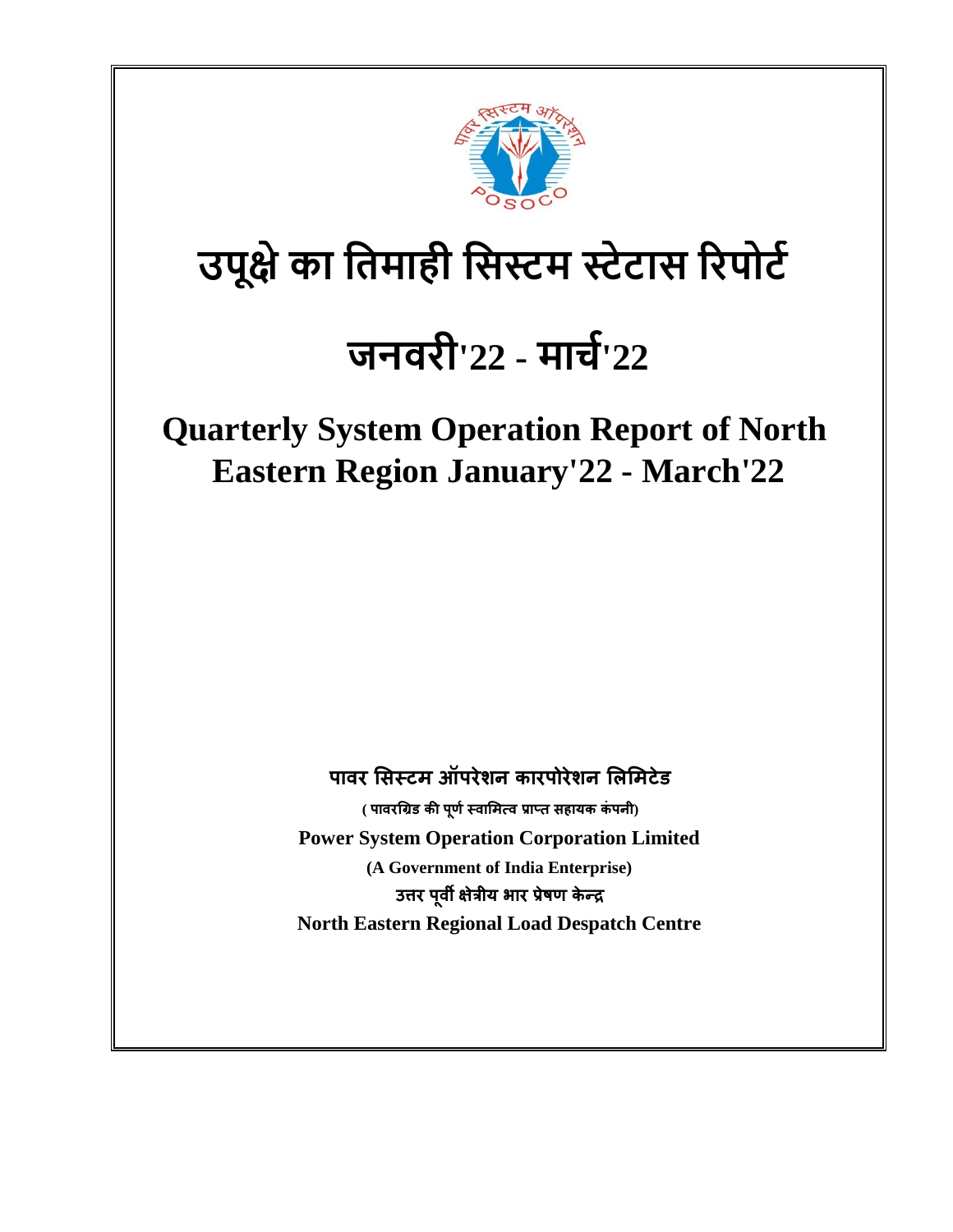## **उपूक्षेका तिमाही तिस्टम स्टेटाि रिपोटट**

## **जनविी'22 - मार्ट'22**

**Quarterly System Operation Report of North Eastern Region**

**January'22 - March'22**

| जारी करने की तिथि / Date<br>of Issue | संशोधन संख्या / Revision No |
|--------------------------------------|-----------------------------|
| 20 April 2022                        |                             |
|                                      |                             |
|                                      |                             |
|                                      |                             |
|                                      |                             |
|                                      |                             |
|                                      |                             |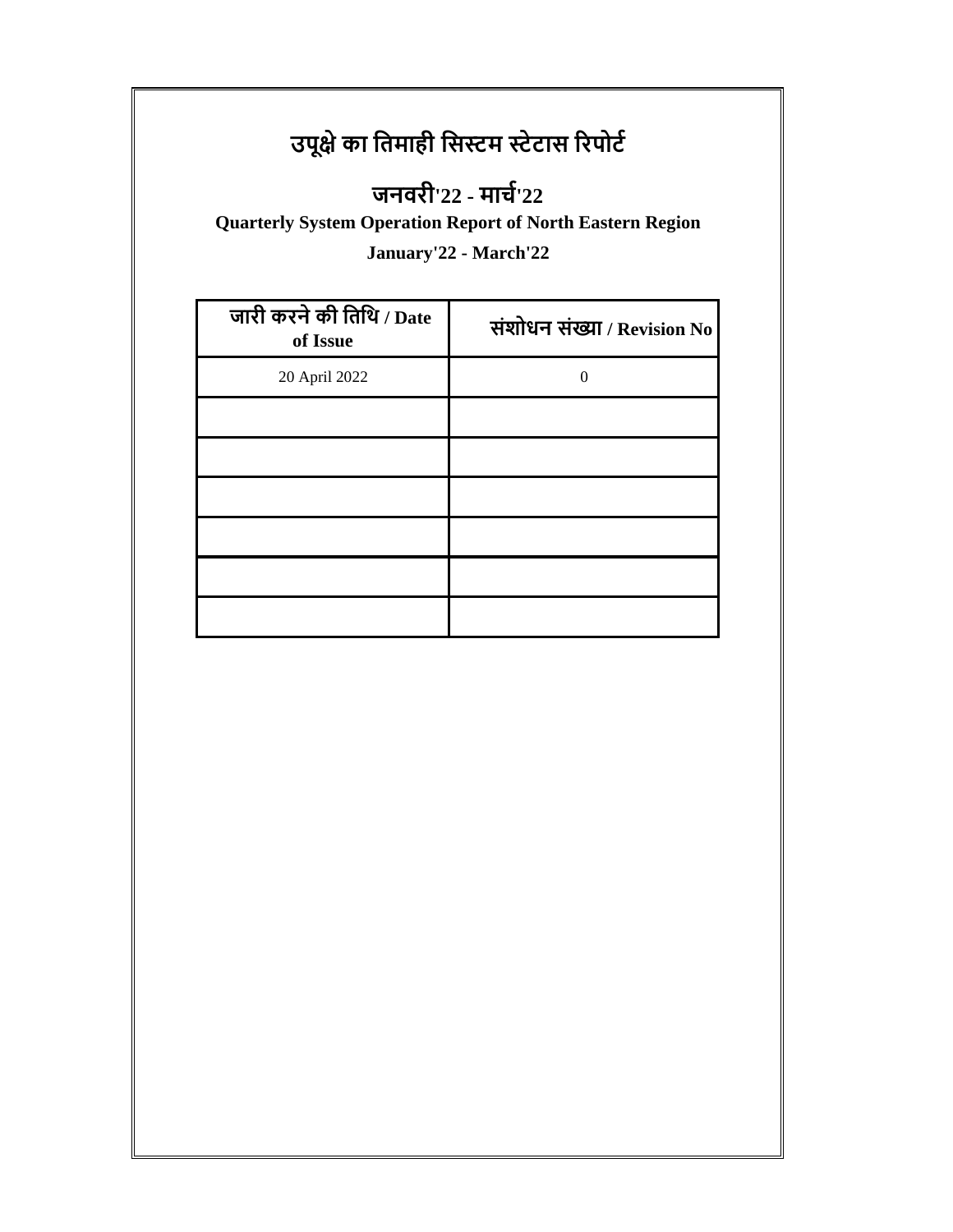## **अवतध के तिए / for the period w.e.f 01-Jan-22 to 31-Mar-22 उपूक्षेका तिमाही तिस्टम स्टेटाि रिपोटट/ Quarterly Report of North Eastern Region**

## **1. पावि अंश की गुणवत्ता (वोल्टेज औि आवृतत्त प्रोफाइि) / Quality of Power (Voltage and Frequency Profile) excerpt**

**1.1 वोल्टेज प्रोफाइि पीयूमें/ Voltage Profile in pu**

|                   | मीसा 400 केवी / Misa 400 kV             |                                                   |            | बलीपारा 400 केवी / Balipara 400 kV    |                                    |            | बोनगैगांव 400 केवी Bongaigaon 400 kV         |                                    |            |
|-------------------|-----------------------------------------|---------------------------------------------------|------------|---------------------------------------|------------------------------------|------------|----------------------------------------------|------------------------------------|------------|
| माह / 'Month      | Max                                     | 'Min                                              | <b>VDI</b> | Max                                   | Min                                | <b>VDI</b> | Max                                          | 'Min                               | <b>VDI</b> |
| January'2022      | 1.045                                   | 0.983                                             | 0.00%      | 1.045                                 | 0.988                              | 0.00%      | 1.055                                        | 0.980                              | 0.94%      |
| February'2022     | 1.048                                   | 0.980                                             | 0.00%      | 1.048                                 | 0.990                              | 0.00%      | 1.050                                        | 0.998                              | 0.00%      |
| <b>March'2022</b> | 1.048                                   | 0.988                                             | 0.00%      | 1.045                                 | 0.978                              | 0.00%      | 1.048                                        | 1.003                              | 0.00%      |
|                   |                                         |                                                   |            |                                       |                                    |            |                                              |                                    |            |
| माह / 'Month      |                                         | रंगानदी 400 केवी Ranganadi 400 kV                 |            |                                       | पालटाना 400 केवी Palatana 400 kV   |            |                                              | सिलचर 400 केवी' Silchar 400 kV     |            |
|                   | Max                                     | 'Min                                              | <b>VDI</b> | Max                                   | Min                                | <b>VDI</b> | Max                                          | 'Min                               | <b>VDI</b> |
| January'2022      | 1.065                                   | 0.990                                             | 1.63%      | 1.030                                 | 0.998                              | 0.00%      | 1.053                                        | 0.995                              | 0.03%      |
| February'2022     | 1.058                                   | 0.978                                             | 0.24%      | 1.045                                 | 0.990                              | 0.00%      | 1.055                                        | 0.985                              | 0.28%      |
| <b>March'2022</b> | 1.053                                   | 0.975                                             | 0.08%      | 1.045                                 | 0.995                              | 0.00%      | 1.048                                        | 0.995                              | 0.00%      |
|                   |                                         |                                                   |            |                                       |                                    |            |                                              |                                    |            |
| माह / 'Month      |                                         | विश्वनाथ चाराली 400 केवी Biswanath Charali 400 kV |            |                                       | अज़रा' 400 केवी /Azara 400 kV      |            |                                              | बीजीटीपीपी 400 केवी / BgTPP 400 kV |            |
|                   | Max                                     | 'Min                                              | <b>VDI</b> | Max                                   | Min                                | <b>VDI</b> | Max                                          | 'Min                               | <b>VDI</b> |
| January'2022      | 1.055                                   | 0.988                                             | 0.02%      | 1.030                                 | 0.983                              | 0.00%      | 1.060                                        | 1.005                              | 6.51%      |
| February'2022     | 1.048                                   | 0.988                                             | 0.00%      | 1.043                                 | 1.003                              | 0.00%      | 1.055                                        | 1.003                              | 1.57%      |
| <b>March'2022</b> | 1.043                                   | 0.975                                             | 0.00%      | 1.035                                 | 0.995                              | 0.00%      | 1.050                                        | 1.008                              | 0.00%      |
|                   | बारनीहाट 400 केवी / Byrnihat 400 kV     |                                                   |            | एम्फल 400 केवी/ Imphal 400 kV         |                                    |            | सुरजमानीनगर 400 केवी/ Surajmaninagar 400 kV  |                                    |            |
| माह / 'Month      |                                         |                                                   |            |                                       |                                    |            |                                              |                                    |            |
|                   | Max                                     | 'Min                                              | <b>VDI</b> | Max                                   | Min                                | <b>VDI</b> | Max                                          | 'Min                               | <b>VDI</b> |
| January'2022      | 1.055                                   | 0.988                                             | 0.07%      | 1.053                                 | 0.985                              | 0.04%      | 1.025                                        | 0.960                              | 0.00%      |
| February'2022     | 1.053                                   | 1.005                                             | 0.24%      | 1.055                                 | 0.993                              | 0.09%      | 1.045                                        | 0.983                              | 0.00%      |
| <b>March'2022</b> | 1.050                                   | 1.003                                             | 0.00%      | 1.063                                 | 0.983                              | 0.01%      | 1.040                                        | 0.983                              | 0.00%      |
|                   | न्यू कोहीमा 400 केवी/ New Kohima 400 kV |                                                   |            | मरियानी 400 केवी / Mariani(PG) 400 kV |                                    |            | पीके बारी 400 केवी/ PK Bari(STERLITE) 400 kV |                                    |            |
| माह / 'Month      | Max                                     | 'Min                                              | <b>VDI</b> | Max                                   | Min                                | <b>VDI</b> | Max                                          | 'Min                               | <b>VDI</b> |
| January'2022      | 1.053                                   | 0.975                                             | 0.06%      | 1.045                                 | 0.978                              | 0.000%     | 1.033                                        | 0.978                              | 0.00%      |
| February'2022     | 1.055                                   | 0.988                                             | 0.04%      | 1.050                                 | 0.988                              | 0.00%      | 1.043                                        | 0.985                              | 0.00%      |
| <b>March'2022</b> | 1.058                                   | 0.985                                             | 0.07%      | 1.048                                 | 0.980                              | 0.00%      | 1.033                                        | 0.985                              | 0.00%      |
|                   |                                         |                                                   |            |                                       |                                    |            |                                              |                                    |            |
|                   |                                         | मोकोक्चुंग 220 केवी/ Mokokchung 220 kV            |            |                                       | एजिबिपिपि' 220 केवी / AGBPP 220 kV |            | मीसा 220 केवी / Misa 220 kV                  |                                    |            |
| माह / 'Month      | Max                                     | 'Min                                              | <b>VDI</b> | Max                                   | Min                                | <b>VDI</b> | Max                                          | 'Min                               | <b>VDI</b> |
| January'2022      | 1.050                                   | 0.968                                             | 0.00%      | 1.086                                 | 0.955                              | 0.00%      | 1.041                                        | 0.973                              | 0.00%      |
| February'2022     | 1.050                                   | 0.959                                             | 0.00%      | 1.077                                 | 0.950                              | 0.00%      | 1.036                                        | 0.986                              | 0.00%      |
| <b>March'2022</b> | 1.050                                   | 0.991                                             | 0.00%      | 1.068                                 | 0.973                              | 0.00%      | 1.036                                        | 0.964                              | 0.00%      |
|                   |                                         |                                                   |            |                                       |                                    |            |                                              |                                    |            |
|                   |                                         | कहीलीपारा 132 केवी / Kahilipara 132 kV            |            |                                       | निरजुली 132 केवी / Nirjuli 132 kV  |            |                                              | एम्फल 132 केवी / Imphal 132 kV     |            |
| माह / 'Month      | Max                                     | 'Min                                              | <b>VDI</b> | Max                                   | Min                                | <b>VDI</b> | Max                                          | 'Min                               | <b>VDI</b> |
| January'2022      | 1.053                                   | 0.962                                             | 0.00%      | 1.057                                 | 0.924                              | 0.00%      | 1.045                                        | 0.947                              | 0.00%      |

| माह / 'Month      | आइजोल 132 केवी / Aizawl 132 kV |       |       |  |  |  |  |
|-------------------|--------------------------------|-------|-------|--|--|--|--|
|                   | Max                            | 'Min  | VDI   |  |  |  |  |
| January'2022      | 1.038                          | 0.947 | 0.00% |  |  |  |  |
| February'2022     | 1.053                          | 0.955 | 0.00% |  |  |  |  |
| <b>March'2022</b> | 1.045                          | 0.939 | 0.00% |  |  |  |  |

**1.2 आवृतत्त प्रोफाइि % में(तवतिन्न िीमाओंमेंअवतध ) / Frequency Profile (in %)** (Duration in different ranges)

| माह / 'Month      | f < 49.9 Hz | $49.9 \text{ Hz} < \text{f} < 50.05 \text{ Hz}$ | $50.05 \text{ Hz} < \text{f}$ | FDI (% of Time) |
|-------------------|-------------|-------------------------------------------------|-------------------------------|-----------------|
| January'2022      | 5.84        | 75.65                                           | 18.51                         | 24.35           |
| February'2022     | 5.97        | 76.72                                           | 17.30                         | 23.28           |
| <b>March'2022</b> | 14.50       | 73.91                                           | 11.59                         | 26.09           |

**February'2022 | 1.053 | 0.970 | 0.00% 1.030 0.924 0.00% 1.045 0.947 0.00% 0.924 March'2022 1.045 1.030 0.947 0.00% 1.030 0.947 0.00% 1.061 0.970 0.00% 0.00%**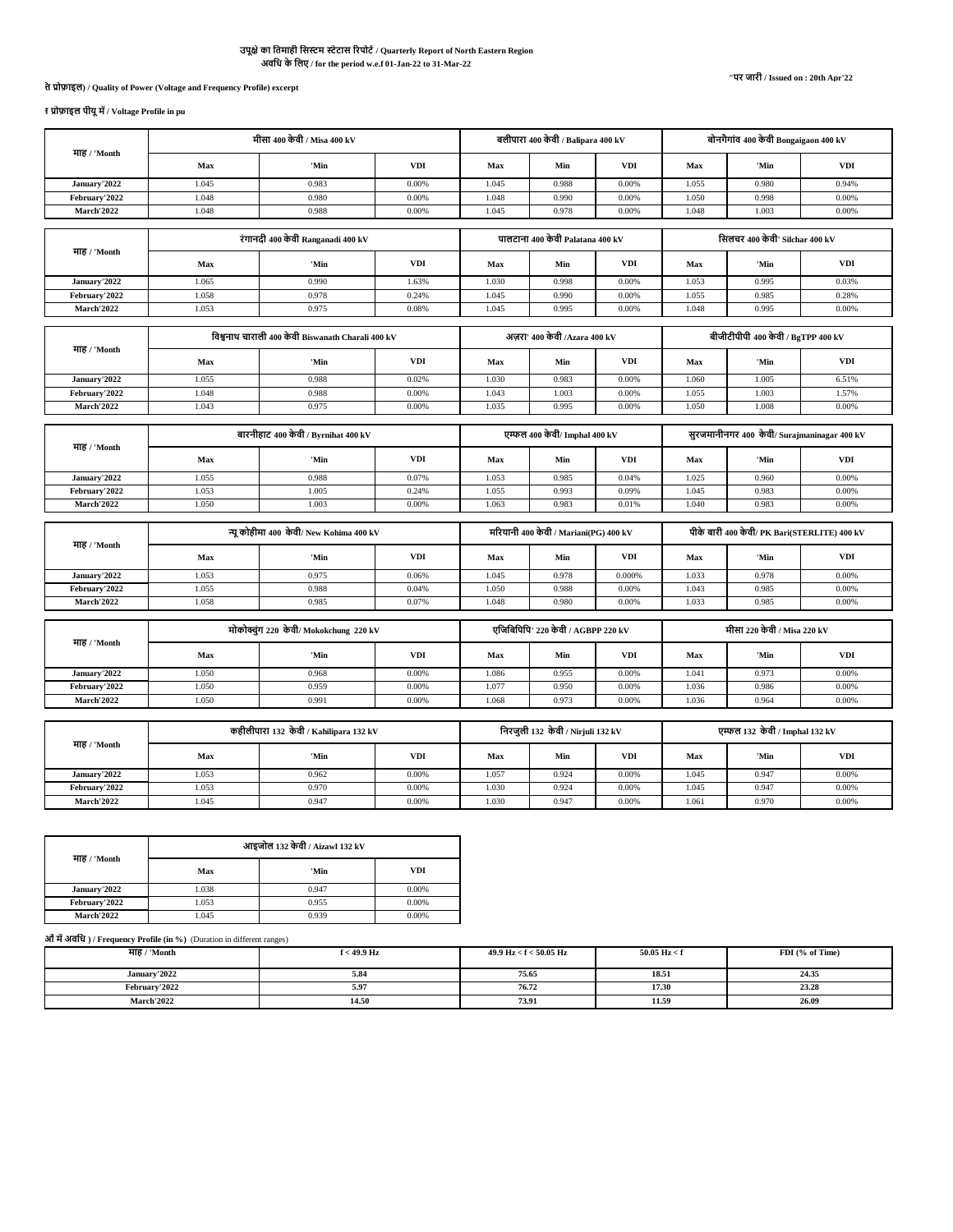| a) Peak Demand Met and Unrestricted Demand (MW) |
|-------------------------------------------------|
|-------------------------------------------------|

| <b>MONTH</b>  | <b>STATE</b>                       | PK REO | PK DMD MET | <b>SHORTAGE %</b> |
|---------------|------------------------------------|--------|------------|-------------------|
|               | अरुणाचल प्रदेश / Arunachal Pradesh | 164    | 164        | 0.0               |
|               | असम / Assam                        | 1505   | 1505       | 0.0               |
|               | मणिपुर $/Manipur$                  | 258    | 258        | 0.0               |
| January'2022  | मेघालय $\mathcal{M}$ eghalaya      | 408    | 408        | 0.0               |
|               | मिजोरम / Mizoram                   | 157    | 150        | 3.9               |
|               | नगालैंड / Nagaland                 | 145    | 139        | 3.9               |
|               | त्रिपुरा / Tripura                 | 224    | 224        | 0.0               |
|               | क्षेत्र / Region                   | 2861   | 2849       | 0.4               |
| February'2022 | अरुणाचल प्रदेश / Arunachal Pradesh | 197    | 168        | 14.5              |
|               | असम / Assam                        | 1499   | 1499       | 0.0               |
|               | मणिपुर / Manipur                   | 257    | 256        | 0.4               |
|               | मेघालय / Meghalaya                 | 405    | 405        | 0.0               |
|               | मि <u>जोरम / Mizoram</u>           | 169    | 156        | 7.8               |
|               | नगा <u>लैंड / Nagaland</u>         | 157    | 143        | 8.9               |
|               | त्रिपुरा / Tripura                 | 227    | 227        | 0.0               |
|               | क्षेत्र / Region                   | 2910   | 2853       | 1.9               |
|               | अरुणाचल प्रदेश / Arunachal Pradesh | 143    | 143        | 0.0               |
|               | असम / Assam                        | 1901   | 1855       | 2.4               |
|               | मणिपुर / Manipur                   | 225    | 225        | 0.0               |
| March'2022    | मेघालय/Meghalaya                   | 369    | 369        | 0.0               |
|               | मिजोरम / Mizoram                   | 124    | 124        | 0.0               |
|               | नगा <u>लैंड / Nagaland</u>         | 149    | 149        | 0.0               |
|               | त्रिपुरा / Tripura                 | 285    | 285        | 0.0               |
|               | क्षेत्र / Region                   | 3196   | 3150       | 1.4               |

## **b) Energy Met and Requirement (MU)**

| <b>MONTH</b>  | <b>STATE</b>                       | <b>Energy REQ</b> | <b>Energy MET</b> | <b>SHORTAGE %</b> |
|---------------|------------------------------------|-------------------|-------------------|-------------------|
|               | अरुणाचल प्रदेश / Arunachal Pradesh | 74.720            | 74.720            | $0.0\,$           |
|               | असम / Assam                        | 701.560           | 701.560           | 0.0               |
|               | मणिपुर / Manipur                   | 104.760           | 104.760           | 0.0               |
| January'2022  | मेघालय / Meghalaya                 | 224.920           | 224.920           | 0.0               |
|               | मिजोरम / Mizoram                   | 62.400            | 62.400            | 0.0               |
|               | नगालैंड / Nagaland                 | 73.840            | 73.840            | 0.0               |
|               | त्रिपुरा / Tripura                 | 171.200           | 171.090           | 0.0               |
|               | क्षेत्र / Region                   | 1413.400          | 1413.290          | 0.0               |
|               | अरुणाचल प्रदेश / Arunachal Pradesh | 70.03             | 70.03             | 0.0               |
|               | असम / Assam                        | 616.36            | 616.36            | 0.0               |
|               | मणिपुर / $M$ anipur                | 89.36             | 89.36             | 0.0               |
| February'2022 | मेघालय / Meghalaya                 | 202.20            | 202.20            | 0.0               |
|               | मि <u>जोरम / Mizoram</u>           | 56.44             | 56.44             | 0.0               |
|               | नगालैंड / Nagaland                 | 68.04             | 68.04             | 0.0               |
|               | त्रिपुरा / Tripura                 | 156.87            | 156.87            | 0.0               |
|               | क्षेत्र / Region                   | 1259.30           | 1259.30           | 0.0               |
|               | अरुणाचल प्रदेश / Arunachal Pradesh | 72.910            | 72.910            | 0.0               |
|               | असम / Assam                        | 811.660           | 811.380           | 0.0               |
|               | मणिपुर / Manipur                   | 82.920            | 82.920            | 0.0               |
| March'2022    | मेघालय / Meghalaya                 | 200.940           | 200.940           | 0.0               |
|               | मिजोरम / Mizoram                   | 52.870            | 52.870            | 0.0               |
|               | नगालैंड / Nagaland                 | 74.820            | 74.820            | 0.0               |
|               | त्रि <u>पुरा / Tripura</u>         | 209.802           | 209.792           | 0.0               |
|               | क्षेत्र / Region                   | 1505.922          | 1505.632          | 0.0               |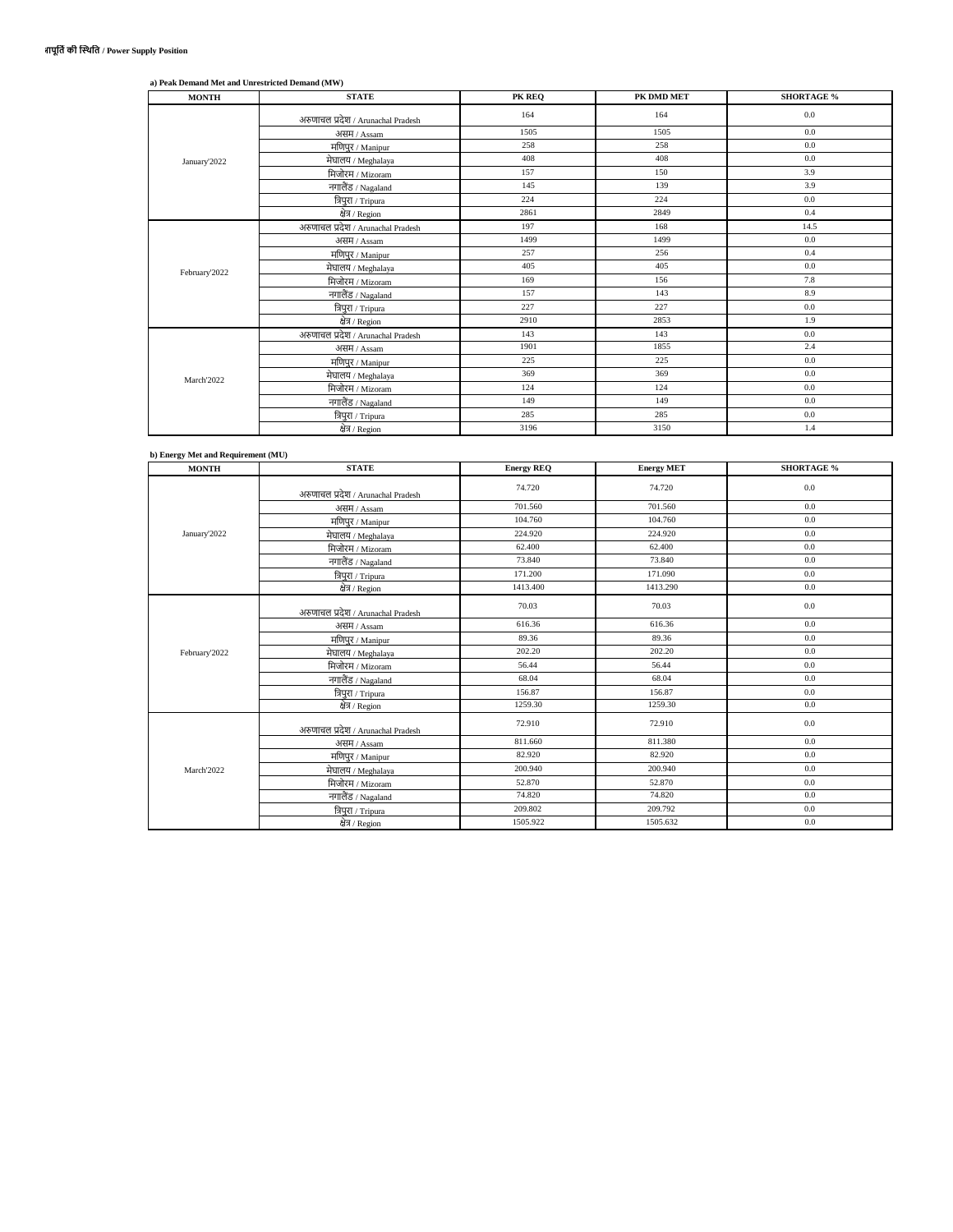## **3. जिाशय स्ति व ऊजाटिामग्री तवविण / Water Level & Energy Content details**

| जलाशय / Reservoir   | As on 31-Mar-21          |                                     | As on 31-Mar-22          |                           |  |
|---------------------|--------------------------|-------------------------------------|--------------------------|---------------------------|--|
|                     | जलाशय स्तर / Water Level | एमयू सामग्री /<br><b>MU</b> Content | जलाशय स्तर / Water Level | एमयू सामग्री / MU Content |  |
| खांडोंग / Khandong  | 712.5                    | 11.0                                | $\overline{\phantom{a}}$ | -                         |  |
| कोपिली / Kopili     | 0.0                      |                                     |                          |                           |  |
| लोकतक / Loktak      | 767.4                    | 50.0                                | 767.0                    | 27.0                      |  |
| बारापानी / Barapani | 971.3                    | 19.0                                | 972.6                    | 22.0                      |  |
| गुमती / Gumti       | 0.0                      |                                     | 0.0                      |                           |  |
| डोयांग / Doyang     | 320.0                    | 25.0                                | 310.9                    | 7.0                       |  |

## **4. िाज्ोंद्वािा अनुिूर्ी बनाम वास्ततवक ड्रॉ / Schedule vs Actual Drawl by States**

| Month             | <b>State</b>                       | Schedule Drawl (MU) | <b>Actual Drawl (MU)</b> | Deviation (MU) |  |
|-------------------|------------------------------------|---------------------|--------------------------|----------------|--|
|                   | अरुणाचल प्रदेश / Arunachal Pradesh | 76.617              | 85.921                   | 9.304          |  |
| January'2022      | असम / Assam                        | 605.154             | 604.208                  | $-0.946$       |  |
|                   | मणिपुर / Manipur                   | 109.353             | 109.108                  | $-0.245$       |  |
|                   | मेघालय / Meghalaya                 | 183.289             | 185.467                  | 2.178          |  |
|                   | मिजोरम / Mizoram                   | 49.440              | 47.303                   | $-2.138$       |  |
|                   | नगालंड / Nagaland                  | 64.537              | 64.877                   | 0.340          |  |
|                   | त्रिपुरा / Tripura                 | 71.585              | 61.800                   | $-9.784$       |  |
|                   |                                    |                     |                          |                |  |
|                   | अरुणाचल प्रदेश / Arunachal Pradesh | 75.170              | 78.064                   | 2.894          |  |
|                   | असम / Assam                        | 511.188             | 511.500                  | 0.312          |  |
| February'2022     | मणिपुर / Manipur                   | 95.862              | 94.433                   | $-1.429$       |  |
|                   | मेघालय / Meghalaya                 | 168.994             | 169.944                  | 0.950          |  |
|                   | मिजोरम / Mizoram                   | 52.223              | 48.606                   | $-3.616$       |  |
|                   | नगालैंड / Nagaland                 | 61.125              | 60.434                   | $-0.691$       |  |
|                   | त्रिपुरा / Tripura                 | 60.791              | 51.586                   | $-9.205$       |  |
|                   |                                    |                     |                          |                |  |
|                   | अरुणाचल प्रदेश / Arunachal Pradesh | 80.200              | 78.064                   | $-2.136$       |  |
|                   | असम / Assam                        | 577.500             | 577.800                  | 0.300          |  |
|                   | मणिपुर / Manipur                   | 90.200              | 90.400                   | 0.200          |  |
| <b>March'2022</b> | मेघालय / Meghalaya                 | 152.500             | 157.200                  | 4.700          |  |
|                   | मिजोरम / Mizoram                   | 58.500              | 51.200                   | $-7.300$       |  |
|                   | नगालैंड / Nagaland                 | 72.500              | 73.500                   | 1.000          |  |
|                   | त्रिपुरा / Tripura                 | 72.100              | 66,600                   | $-5.500$       |  |

## **5.A तिमाही के दौिान अंिि-क्षेत्रीय एक्सर्ेंज /Inter-Regional Exchanges during the quarter** *Figures in MU*

|               | 220 KV               |        | 400 KV  |                     | 400 KV                |        |
|---------------|----------------------|--------|---------|---------------------|-----------------------|--------|
|               | Birpara-Salakati D/C |        |         | Binaguri-B'gaon D/C | Alipurduar-B'gaon D/C |        |
| <b>MONTH</b>  | Exp                  | Imp    | Exp     | Imp                 | Exp                   | Imp    |
| January'2022  | 13.319               | 7.998  | 0.263   | 38.775              | 31.735                | 41.750 |
| February'2022 | 32.643               | 0.038  | 109.024 | 0.622               | 181.502               | 0.000  |
| March'2022    | 15.739               | 13.271 | 12.205  | 47.618              | 28.429                | 69.257 |

| श एक्सचेंज /Inter-Country Exchanges during the quarter |                    |     |                |       |                 |     | Figures in MU |
|--------------------------------------------------------|--------------------|-----|----------------|-------|-----------------|-----|---------------|
|                                                        | Bangladesh (in MU) |     | Bhutan (in MU) |       | Myanmar (in MU) |     |               |
| <b>MONTH</b>                                           | Exp                | Imp | Exp            | Imp   | Exp             | Imp |               |
| January'2022                                           | 62.210             |     | 5.150          | 1.070 | 0.681           |     |               |
| February'2022                                          | 59.059             |     | 9.030          | 0.740 | 0.626           |     |               |
| March'2022                                             | 85.722             |     | 3.410          | 8.280 | 0.775           |     |               |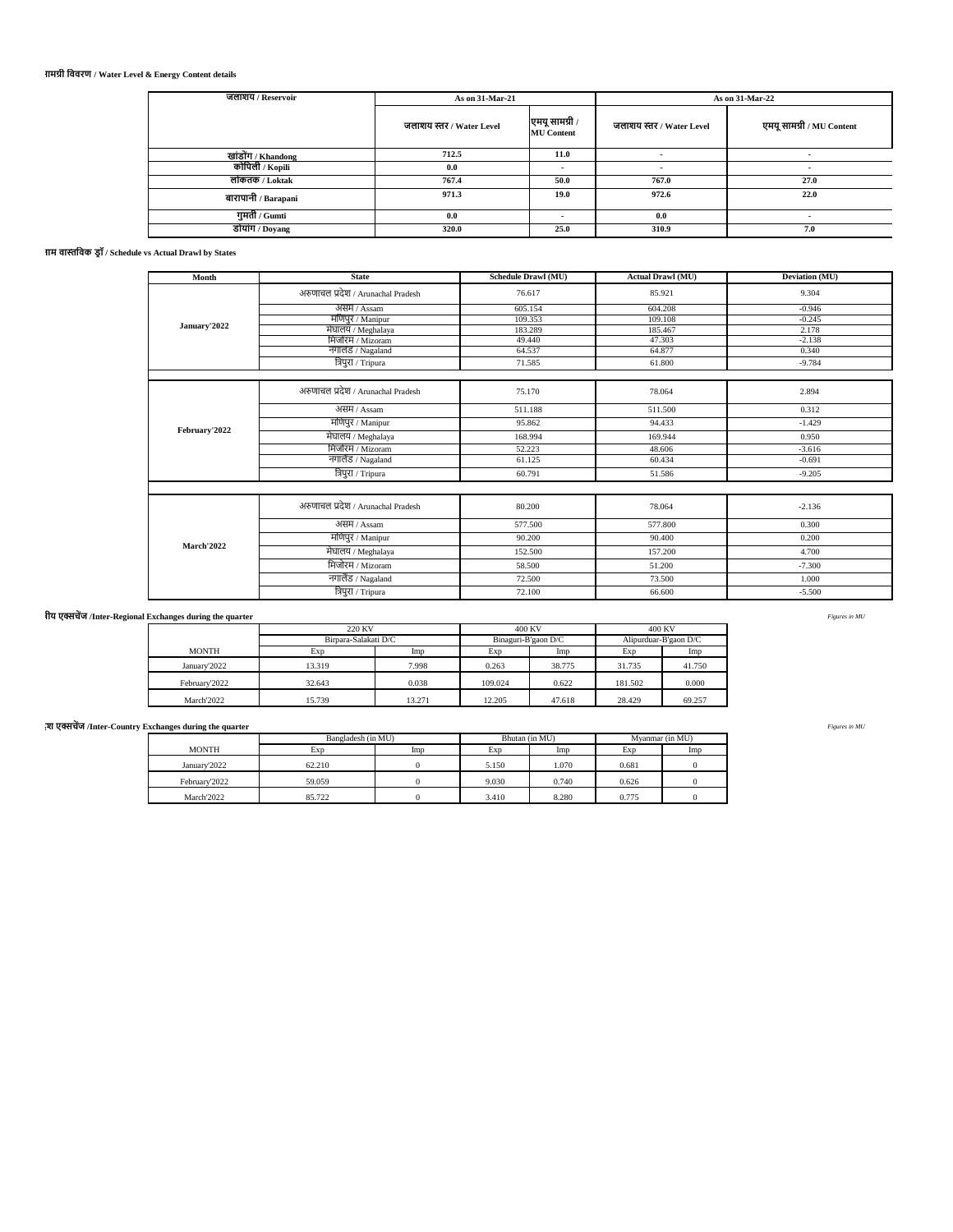## **6. एनईआि प्रणािी मेंतग्रड् घटनाएं Grid Incidents in NER system**

The section may detail near miss situations, incidents of multiple elements outage, natural calamities affecting the power system, oscillations observed in the system etc.

**A. Grid Disturbance**

| A. Grid Disturbance |            | Outage      |          |                                                                                                                                                                                                                                                                                                                                                                                                                                                                                                                                                                                                                                                                                                                                                                                                                                         | Generation       |               | Category as per CEA |
|---------------------|------------|-------------|----------|-----------------------------------------------------------------------------------------------------------------------------------------------------------------------------------------------------------------------------------------------------------------------------------------------------------------------------------------------------------------------------------------------------------------------------------------------------------------------------------------------------------------------------------------------------------------------------------------------------------------------------------------------------------------------------------------------------------------------------------------------------------------------------------------------------------------------------------------|------------------|---------------|---------------------|
| SI No               | Region     | Date        | Time     | Event<br>Lumshnong area of Meghalaya Power System is<br>connected with rest of NER grid through 132 kV<br>Khleihriat-Lumshnong Line. 132 kV Panchgram -<br>Lumshnong Line was under outage since 07:18 hrs on<br>07.01.22.                                                                                                                                                                                                                                                                                                                                                                                                                                                                                                                                                                                                              | Generation       | Load Loss(MW) | Category as per CEA |
| $\mathbf{1}$        | <b>NER</b> | 07-Jan-2022 | 07:39    | At 07:39 hrs on 07.01.22, 132 kV Khleihriat-Lumshnong<br>Line tripped. Due to tripping of this element, Lumshnong<br>area of Meghalaya Power System was separated from<br>rest of NER Grid and subsequently collapsed due to no<br>source available in the area.<br>Power supply was extended to Lumshnong area of<br>Meghalaya Power System by charging 132 kV Khleihriat-<br>Lumshnong Line at 08:08 hrs on 07.01.22.                                                                                                                                                                                                                                                                                                                                                                                                                 | 0                | 56            | $GD-I$              |
| $\overline{2}$      | <b>NER</b> | 18-Jan-2022 | 07:09:00 | Lumshnong area of Meghalaya Power System was<br>connected with rest of NER grid through 132 kV<br>Panchgram - Lumshnong Line & 132 kV Khleihriat-<br>Lumshnong Line<br>At 07:09 hrs on 18.01.22, 132 kV Panchgram -Lumshnong<br>Line and 132 kV Khleihriat-Lumshnong Line tripped. Due<br>to tripping of these elements, Lumshnong area of<br>Meghalaya Power System got separated from rest of NER<br>Grid and subsequently collapsed due to no source in the<br>area.<br>Power supply was extended to Lumshnong area of<br>Meghalaya Power System by charging 132 kV Khleihriat-<br>Lumshnong Line at 07:24 hrs. on 18.01.22.                                                                                                                                                                                                         | $\mathbf{0}$     | 41            | $GD-I$              |
| 3                   | <b>NER</b> | 20-Jan-2022 | 16:30    | Lumshnong area of Meghalaya Power System was<br>connected with rest of NER grid through 132 kV<br>Khleihriat-Lumshnong Line. 132 kV Panchgram -<br>Lumshnong Line was under outage since 16:07 hrs on<br>20.01.2022<br>At 16:30 hrs on 20.01.22, 132 kV Khleihriat-Lumshnong<br>Line tripped. Due to tripping of this element, Lumshnong<br>area of Meghalaya Power System got separated from<br>rest of NER Grid and subsequently collapsed due to no<br>source in the area.<br>Power was extended to Lumshnong area of Meghalaya<br>Power System by charging 132 kV Khleihriat-Lumshnong<br>Line at 16:38 hrs on 20.01.2022                                                                                                                                                                                                           | $\mathbf{0}$     | 35            | $GD-I$              |
| $\overline{a}$      | <b>NER</b> | 25-Jan-2022 | 18:20    | Pasighat, Roing, Tezu and Namsai areas of Arunachal<br>Pradesh Power System were connected with the rest of<br>NER Grid through 132 kV Along - Pasighat Line.<br>At 18:20 hrs on 25.01.2022,132 kV Along - Pasighat Line<br>tripped. Due to tripping of this element, Pasighat, Roing,<br>Tezu and Namsai areas of Arunachal Pradesh Power<br>System were separated from the rest of NER Grid and<br>subsequently collapsed due to no source available in<br>these areas.<br>Power was extended to Pasighat, Roing, Tezu and Namsai<br>areas of Arunachal Pradesh Power System by charging<br>132 kV Along - Pasighat Line at 19:48 hrs on 25.01.2022.                                                                                                                                                                                  | $\bf{0}$         | 15            | $GD-I$              |
| 5                   | <b>NER</b> | 31-Jan-2022 | 07:32:00 | Zuangtui, Serchhip and Saitual areas of Mizoram Power<br>System were connected with the rest of NER Grid<br>through 132 kV Melriat(PG) - Zuangtui Line. 132 kV<br>Serchip - Lunglei (Khawiva) Line was in opened condition<br>since 15:30 hrs on 29.09.2021 to avoid overloading of<br>132 kV Aizawl - Luangmual Line and 132kV Melriat(PG) -<br>Zuangtui Line<br>At 07:32 hrs on 31.01.2022, 132 kV Melriat - Zuangtui<br>Line tripped. Due to tripping of this element, Zuangtui,<br>Serchhip and Saitual areas of Mizoram Power System<br>were separated from the rest of NER Grid and<br>subsequently collapsed due to no source available in<br>these areas.<br>Power was extended to Zuangtui, Serchhip and Saitual<br>areas of Mizoram Power System by charging 132 kV<br>Melriat(PG) - Zuangtui Line at 13:47 hrs on 31.01.2022 | $\boldsymbol{0}$ | 52            | $GD-I$              |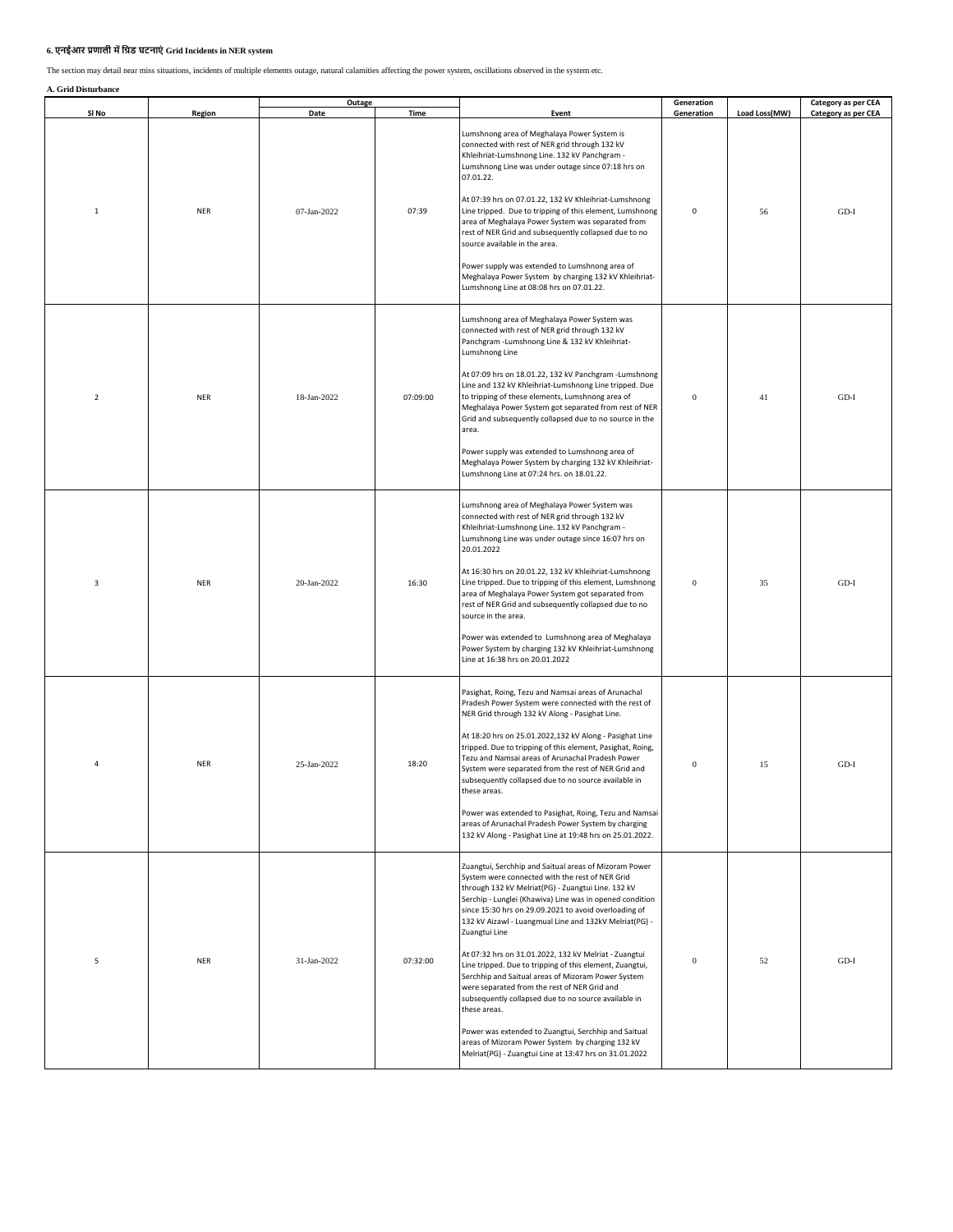| 6              | <b>NER</b> | 13-Feb-2022 | 05:57    | Surajmaninagar(TSECL) Area of Tripura Power System<br>including South Comilla<br>(Bangladesh) load was connected with the rest of NER<br>Grid through 132 kV Palatana -<br>Surajmaninagar line, 132 kV Agartala - Surajmaninagar<br>D/C lines, 132 kV Budhjungnagar -<br>Surajmaninagar line and 132 kV Surajmaninagar(ST)-<br>Surajmaninagar Line.<br>At 05:57 Hrs dtd 13.02.2022, 132 kV Bus of<br>Surajmaninagar S/S of Tripura became dead<br>due to tripping of all the connected lines on LBB<br>protection at Surajmaninagar end. Due to<br>tripping of these elements, Surajmaninagar (TSECL) Area<br>of Tripura Power System<br>including South Comilla (Bangladesh) load was separated<br>from rest of NER Grid and<br>subsequently collapsed due to no source in this area.<br>Power Supply to Surajmaninagar(TSECL) Area of Tripura<br>Power System was restored by<br>charging 132 kV Agartala-Surajmaninagar(TSECL) D/C at<br>08:55 hrs on 13.02.2022.<br>Further power was extended to Bangladesh at 12:28 hrs<br>on 13.02.2022. | $\boldsymbol{0}$ | 81 | $GD-I$ |
|----------------|------------|-------------|----------|-------------------------------------------------------------------------------------------------------------------------------------------------------------------------------------------------------------------------------------------------------------------------------------------------------------------------------------------------------------------------------------------------------------------------------------------------------------------------------------------------------------------------------------------------------------------------------------------------------------------------------------------------------------------------------------------------------------------------------------------------------------------------------------------------------------------------------------------------------------------------------------------------------------------------------------------------------------------------------------------------------------------------------------------------|------------------|----|--------|
| $\overline{7}$ | <b>NER</b> | 17-Feb-2022 | 01:16    | Luangmual, Melriat & Lunglei areas of Mizoram Power<br>System were connected with the rest of NER Grid<br>through132 kV Aizawl(PG)- Luangmual Line. 132 kV<br>Serchip-Lunglei was under out of service to avoid<br>overloading of 132 kV Aizawl-Lungmual line.<br>At 01:16 hrs on 17.02.2022, 132 kV Aizawl(PG) -<br>Luangmual line tripped. Due to tripping of this element,<br>Luangmual, Melriat & Lunglei areas of Mizoram Power<br>System were separated from rest of NER Grid and<br>subsequently collapsed due to no source available in<br>these areas.<br>Power supply was extended to Luangmual, Melriat &<br>Lunglei areas of Mizoram Power System by charging 132<br>kV Aizawl(PG) - Luangmual line at 03:51 hrs on<br>17.02.2022.                                                                                                                                                                                                                                                                                                  | $\boldsymbol{0}$ | 26 | $GD-I$ |
| 8              | <b>NER</b> | 24-Feb-2022 | 12:52:00 | Bornagar area of Assam Power System was connected<br>with the rest of NER Grid through 132 kV Dhaligaon-<br>Bornagar Line. 132 kV Bornagar-Rangia line was under<br>shutdown due to Corridor clearance.<br>At 12:52 hrs on 24.02.2022, 132 kV Dhaligaon-Bornagar<br>line tripped. Due to tripping of this element, Bornagar<br>area of Assam Power System was separated from rest of<br>NER Grid and subsequently collapsed due to no source<br>available in this area.<br>Power was extended to Bornagar area of Assam Power<br>System by charging 132 kV Dhaligaon-Bornagar Line at<br>13:05 Hrs on 24.02.2022.                                                                                                                                                                                                                                                                                                                                                                                                                               | $\boldsymbol{0}$ | 41 | $GD-I$ |
| 9              | <b>NER</b> | 24-Feb-2022 | 22:22    | Nongstoin and Mawngap areas of Meghalaya Power<br>System was connected with the rest of NER Grid through<br>132kV Nangalbibra - Nongstoin line, 132kV Umiam I -<br>Mawngap D/C lines. 132kV Mawlai - Mawngap line were<br>under outage to control the overloading of 132kV Umiam<br>III - Umiam I D/C lines.<br>At 22:22 hrs on 24.02.2022, 132kV Nangalbibra -<br>Nongstoin line, 132kV Umiam I - Mawngap D/C lines<br>tripped. Due to tripping of these elements, Nongstoin<br>and Mawngap areas of Meghalaya Power System were<br>separated from rest of NER Grid and subsequently<br>collapsed due to no source available in these areas.<br>Power was extended to Nongstoin and Mawngap areas<br>of Meghalaya Power System by charging 132 kV<br>Nangalbibra - Nongstoin line at 23:31 Hrs on 24.02.2022.                                                                                                                                                                                                                                  | $\boldsymbol{0}$ | 24 | $GD-I$ |
| 10             | <b>NER</b> | 25-Feb-2022 | 17:12    | Kohima area of Nagaland Power System was connected<br>with the rest of NER Grid through 132 kV Kohima -<br>Wokha line and 132 kV Karong - Kohima line. 132 kV<br>Dimapur-Kohima line was under emergency shutdown<br>for rectification of CB of 132 kV Dimapur - Kohima line at<br>Kohima due to malfunctioning of mechanical gears.<br>At 17:12 Hrs on 25.02.2022, 132 kV Kohima - Meluri line,<br>132 kV Kohima - Wokha line and 132 kV Karong - Kohima<br>line tripped . Due to tripping of these elements, Kohima<br>area of Nagaland Power System was separated from rest<br>of NER Grid and subsequently collapsed due to no source<br>available in this area.<br>Power was extended to Kohima area by charging 132 kV<br>KarongKohima line at 17:44 Hrs on 25.02.2022.                                                                                                                                                                                                                                                                   | $\bf{0}$         | 28 | $GD-I$ |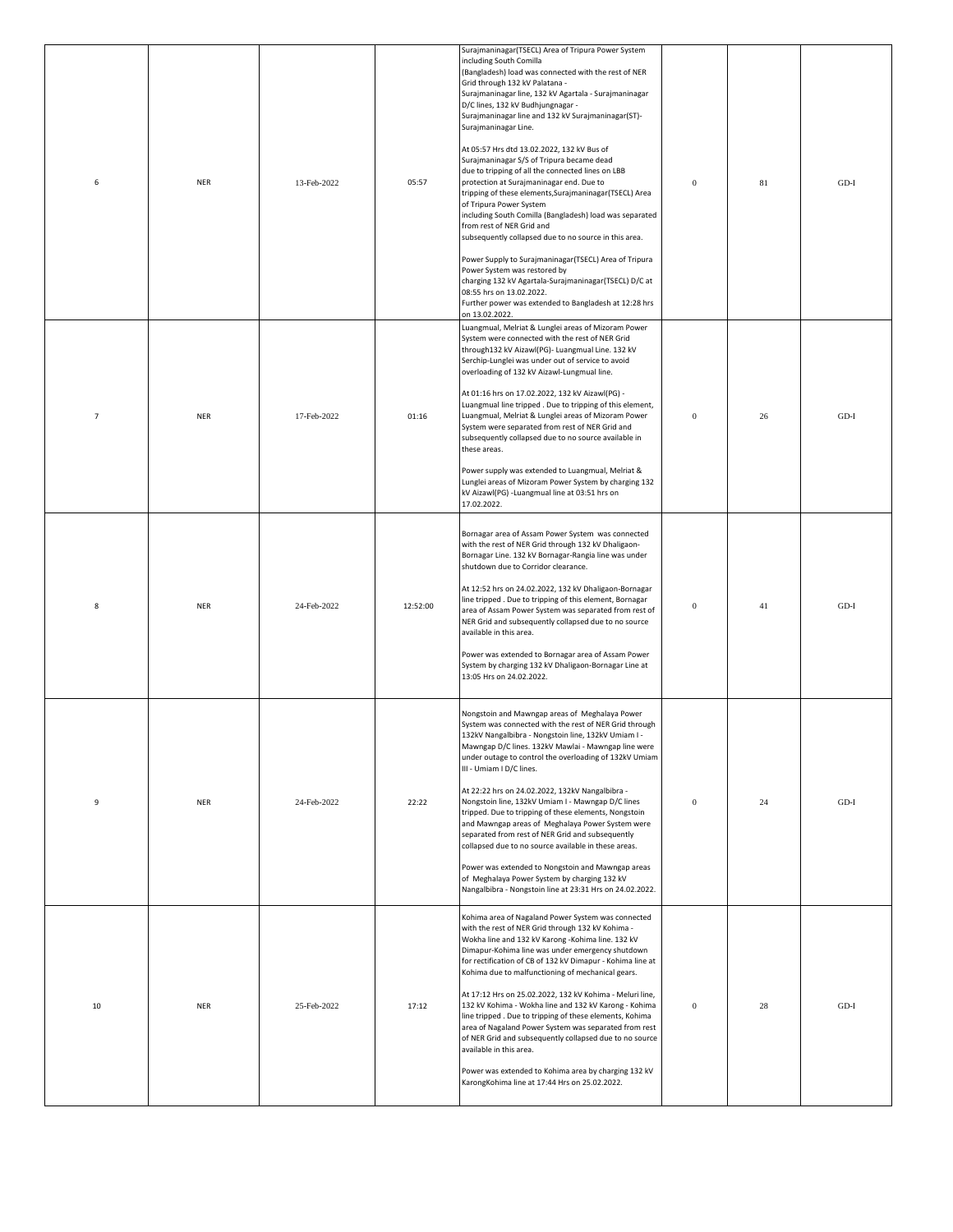| 11 | <b>NER</b> | 25-Feb-2022 | 19:11 | Capital load (Shillong) along with Nehu, Mawlai,<br>Neighrihms, Umiam, Cherrapunji areas of Meghalaya<br>Power System were connected with the rest of NER Grid<br>through 132 kV Umiam III-Umiam I D/C lines, 132 kV<br>Neighrihms-Khleihriat line and 132 kV Umiam I-Mawngap<br>D/C lines. 132 kV Mawngap- Mawlai line were opened to<br>reduce overloading of 132 kV Umiam III - Umiam I D/C<br>lines. 132 kV Nehu-Mawlyndep line was opened to<br>reduce overloading of 132 kV Khleiriat-Mustem line.<br>At 19:11 hrs on 25.02.2022, 132 kV Umiam III-Umiam I<br>D/C lines, 132 kV Neighrihms-Khleihriat line and 132 kV<br>Umiam I-Mawngap D/C lines tripped . Due to tripping of<br>these elements, Capital load (Shillong) along with Nehu,<br>Mawlai, Neighrihms, Umiam, Cherrapunji areas of<br>Meghalaya Power System were separated from rest of<br>NER Grid and subsequently collapsed due to load<br>generation mismatch in these areas.<br>Power was extended to Nehu by charging 132kV Umiam<br>III - Umaim I 1 line at 19:21 Hrs, 132 kV Umiam I - Umiam<br>line at 19:23 hrs and 132kV Umiam - Nehu line at 19:24<br>Hrs on 25.02.2022. | 13               | 91 | $GD-I$          |
|----|------------|-------------|-------|---------------------------------------------------------------------------------------------------------------------------------------------------------------------------------------------------------------------------------------------------------------------------------------------------------------------------------------------------------------------------------------------------------------------------------------------------------------------------------------------------------------------------------------------------------------------------------------------------------------------------------------------------------------------------------------------------------------------------------------------------------------------------------------------------------------------------------------------------------------------------------------------------------------------------------------------------------------------------------------------------------------------------------------------------------------------------------------------------------------------------------------------------------|------------------|----|-----------------|
| 12 | <b>NER</b> | 25-Feb-2022 | 22:05 | Kohima area of Nagaland Power System was connected<br>with the rest of NER Grid through 132 kV Kohima -<br>Wokha line and 132 kV Karong - Kohima line. 132 kV<br>Dimapur-Kohima line was under emergency shutdown<br>for rectification of CB at Kohima end due to<br>malfunctioning of mechanical gears.<br>At 22:05 Hrs on 25.02.2022, 132 kV Kohima - Meluri line,<br>132 kV Kohima - Wokha line and 132 kV Karong - Kohima<br>line tripped. Due to tripping of these elements, Kohima<br>area of Nagaland Power System was separated from rest<br>of NER Grid and subsequently collapsed due to no source<br>available in this area.<br>Power was extended to Kohima area of Nagaland Power<br>System by charging 132 kV Karong-Kohima line at 22:52<br>Hrs on 25.02.2022.                                                                                                                                                                                                                                                                                                                                                                           | $\mathbf{0}$     | 15 | $GD-I$          |
| 13 | <b>NER</b> | 05-Mar-2022 | 13:31 | Kakching, Thoubal, Chandel and Moreh areas of Manipur<br>Power System were connected with the rest of NER Grid<br>through 132 kV Kakching - Churachandpur, 132 kV<br>Kakching - Elangkangpokpi, 400kV/132kV, 315MVA ICT<br>New Thoubal and 132 kV New Thoubal - Kongba D/C<br>lines.<br>At 13:31 Hrs on 05.03.2022, 132 kV Kakching -<br>Churachandpur, 132 kV Kakching - Elangkangpokpi and<br>132 kV New Thoubal - Kongba D/C lines tripped. Due to<br>tripping of these elements, Kakching, Thoubal, Chandel<br>and Moreh areas of Manipur Power System were<br>separated from rest of NER Grid and subsequently<br>collapsed due to no source available in these area.<br>Power was extended to Kakching, Thoubal, Chandel and<br>Moreh areas of Manipur Power System by charging 132<br>kV Elangkangpokpi - Kakching at 13:43 Hrs on 05.03.2022<br>and to New Thoubal by charging 132 kV New Thoubal -<br>Kongba II and ICT of New Thoubal at 13:47 Hrs on<br>05.03.2022.                                                                                                                                                                          | $\mathbf{0}$     | 19 | $GD-I$          |
| 14 | <b>NER</b> | 10-Mar-2022 | 08:11 | Karong area of Manipur Power System was connected<br>with rest of NER grid through 132 kV Yurembam-Karong<br>& 132 kV Kohima-Karong lines<br>At 08:11 Hrs on 10.03.22, 132 kV Yurembam-Karong &<br>132 kV Kohima-Karong lines tripped. Due to tripping of<br>these elements, Karong area of Manipur Power System<br>was separated from rest of NER Grid and subsequently<br>collapsed due to no source in this area.<br>Power supply was extended to Karong area of Manipur<br>Power System by charging 132 kV Yurembam-Karong<br>line at 08:35 Hrs on 10.03.22                                                                                                                                                                                                                                                                                                                                                                                                                                                                                                                                                                                         | $\boldsymbol{0}$ | 18 | $GD-I$          |
| 15 | <b>NER</b> | 10-Mar-2022 | 16:13 | Karong area of Manipur Power System was connected<br>with rest of NER grid through<br>132 kV Yurembam-Karong & 132 kV Kohima-Karong lines.<br>At 16:13 Hrs on 10.03.22, 132 kV Yurembam-Karong &<br>132 kV Kohima-Karong lines tripped. Due to tripping of<br>these elements, Karong area of Manipur Power System<br>was separated from rest of NER Grid and subsequently<br>collapsed due to no source in this area.<br>Power supply was extended to Karong area of Manipur<br>Power System by charging 132 kV Yurembam-Karong<br>line at 16:30 Hrs. on 10.03.22                                                                                                                                                                                                                                                                                                                                                                                                                                                                                                                                                                                       | $\boldsymbol{0}$ | 17 | GD <sub>1</sub> |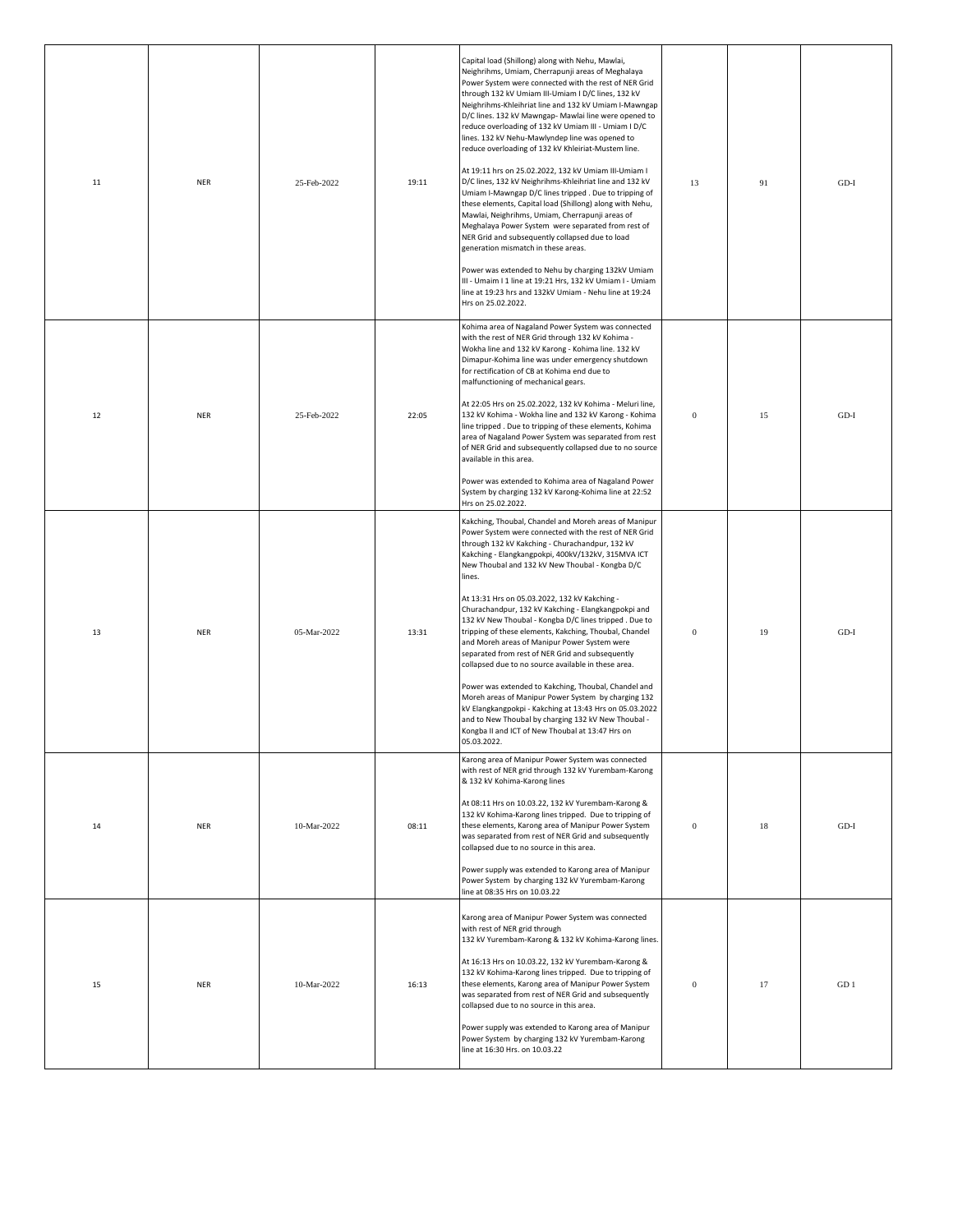| 16 | <b>NER</b> | 15-03-2022  | 14:47 | Pasighat, Roing, Tezu and Namsai areas of Arunachal<br>Pradesh Power System were connected with the rest of<br>NER Grid through 132 kV Along - Pasighat line.<br>At 14:47 Hrs on 15.03.2022,132 kV Along - Pasighat line<br>tripped. Due to tripping of this element, Pasighat, Roing,<br>Tezu and Namsai areas of Arunachal Pradesh Power<br>System were separated from the rest of NER Grid and<br>subsequently collapsed due to no source available in<br>these areas.<br>Power was extended to Pasighat, Roing, Tezu and Namsai<br>areas of Arunachal Pradesh Power System by charging<br>132 kV Along - Pasighat line at 15:12 Hrs on 15.03.22                                                                                                                                                                                                                                                                                                                                                                                                                                | $\boldsymbol{0}$ | 12  | GD <sub>1</sub> |
|----|------------|-------------|-------|------------------------------------------------------------------------------------------------------------------------------------------------------------------------------------------------------------------------------------------------------------------------------------------------------------------------------------------------------------------------------------------------------------------------------------------------------------------------------------------------------------------------------------------------------------------------------------------------------------------------------------------------------------------------------------------------------------------------------------------------------------------------------------------------------------------------------------------------------------------------------------------------------------------------------------------------------------------------------------------------------------------------------------------------------------------------------------|------------------|-----|-----------------|
| 17 | <b>NER</b> | 18-Mar-2022 | 23:38 | Tenga and Khupi areas of Arunachal Pradesh Power<br>System and Dikshi HEP were connected with the rest of<br>NER Grid through 132 kV Balipara - Tenga line.<br>At 23:38 Hrs on 18.03.2022,132 kV Balipara - Tenga line<br>tripped. Due to tripping of this element, Tenga and Khupi<br>areas of Arunachal Pradesh Power System and Dikshi<br>HEP were separated from the rest of NER Grid and<br>subsequently collapsed due to load-generation<br>mismatched in these areas.<br>At 23:53 Hrs on 18.03.2022,132 kV Balipara - Tenga line<br>was declared faulty.                                                                                                                                                                                                                                                                                                                                                                                                                                                                                                                    | $\tau$           | 18  | $GD-I$          |
| 18 | <b>NER</b> | 24-03-2022  | 12:40 | Rangia, Nalabari, Sipajhar, Kamalpur areas of Assam<br>Power System were connected with the rest of NER Grid<br>through 132 kV Motonga (Bhutan) - Rangia, 220 kV<br>BTPS - Rangia 1 and 220 kV BTPS - Rangia 2 lines. 132 kV<br>Nalbari-Dhaligaon line was under shutdown to avoid<br>overloading of 132 kV BTPS-Dhaligaon 1 & 2 lines, 132 kV<br>Rowta - Rangia and 132 kV Sipajhar - Rowta were under<br>shutdown to avoid overloading of 132 kV Sonabil-Depota<br>and 132kV Kamalpur-Kahelipara was under shutdown to<br>avoid overloading of lines.<br>At 12:40 Hrs on 24.03.2022, 132 kV Motonga (Bhutan) -<br>Rangia, 220 kV BTPS - Rangia 1 and 220 kV BTPS - Rangia<br>2 lines tripped. Due to tripping of these elements, Rangia,<br>Nalabari, Sipajhar, Kamalpur areas of Assam Power<br>System were separated from the rest of NER Grid and<br>subsequently collapsed due to no load in these areas.<br>Power was extended to Rangia, Nalabari, Sipajhar,<br>Kamalpur areas of Assam Power System at 13:19 Hrs on<br>24.03.2022 by charging 220 kV BTPS - Rangia 1 line | $\bf{0}$         | 120 | $GD-I$          |
| 19 | <b>NER</b> | 24-03-2022  | 15:00 | Tenga and Khupi areas of Arunachal Pradesh Power<br>System and Dikshi HEP were connected with the rest of<br>NER Grid through 132 kV Balipara - Tenga line.<br>At 15:00 Hrs on 24.03.2022, 132 kV Balipara - Tenga line<br>tripped. Due to tripping of this element, Tenga and Khupi<br>areas of Arunachal Pradesh Power System and Dikshi<br>HEP were separated from the rest of NER Grid and<br>subsequently collapsed due to load-generation<br>mismatched in these areas.<br>Power was extended to Tenga and Khupi areas of<br>Arunachal Pradesh Power System and Dikshi HEP at<br>15:51 Hrs on 24.03.2022 by charging 132 kV Balipara -<br>Tenga line                                                                                                                                                                                                                                                                                                                                                                                                                         | $\tau$           | 19  | $GD-I$          |
| 20 | <b>NER</b> | 24-03-2022  | 17:51 | Mokokchung area of Nagaland Power System was<br>connected with the rest of NER Grid through 132 kV<br>Mokochung (PG) - Mokokchung (DoP, Nagaland) 1 and<br>132 kV Mokochung (PG) - Mokokchung (DoP, Nagaland)<br>2 lines. 132kV Doynag-Mokokchung line was under<br>forced outage since 17:43 Hrs on 24.03.2022.<br>At 17:51 Hrs on 24.03.2022, 132 kV Mokochung (PG) -<br>Mokokchung (DoP, Nagaland) 1 and 132 kV Mokochung<br>(PG) - Mokokchung (DoP, Nagaland) 2 lines tripped. Due<br>to tripping of these elements, Mokokchung area of<br>Nagaland Power System was separated from the rest of<br>NER Grid and subsequently collapsed due to no load in<br>this area.<br>Power was extended to Mokokchung area of Nagaland<br>Power System at 18:22 Hrs on 24.03.2022 by charging<br>132 kV Mokochung (PG) - Mokokchung (DoP, Nagaland)<br>2 line                                                                                                                                                                                                                             | $\boldsymbol{0}$ | 16  | $GD-I$          |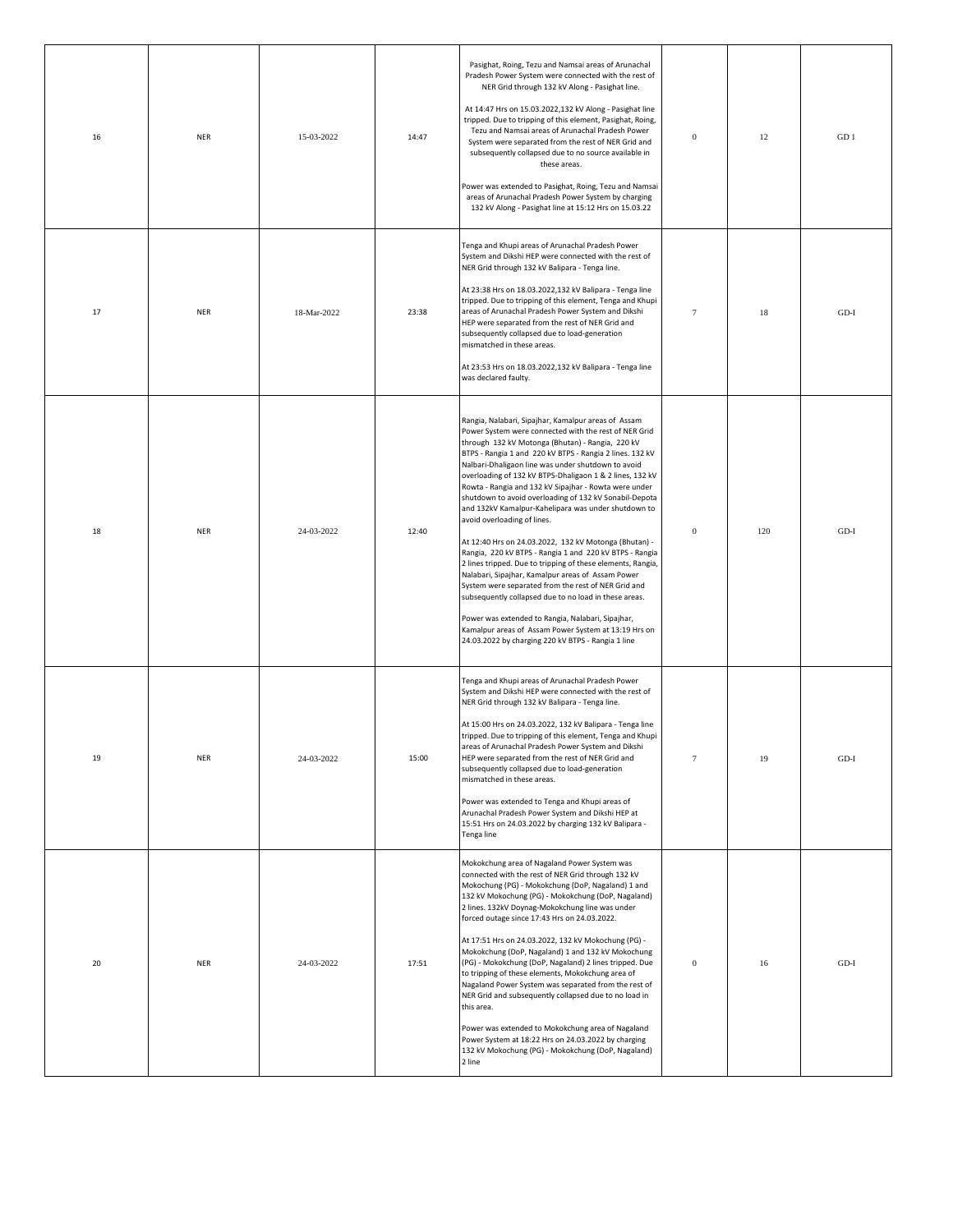| 21 | <b>NER</b> | 24-03-2022  | 18:22 | Karong area of Manipur Power System and Kohima area<br>of Nagaland Power System were connected with the rest<br>of NER Grid through 132 kV Imphal (MSPCL) - Karong<br>line. 132 kV Dimapur-Kohima was declared faulty and<br>132 kV Wokha-Kohima was under forced outage since<br>17:43 Hrs of 24.03.2022.<br>At 18:22 Hrs on 24.03.2022, 132 kV Imphal (MSPCL) -<br>Karong line tripped. Due to tripping of this element,<br>Karong area of Manipur Power System and Kohima area<br>of Nagaland Power System were separated from the rest<br>of NER Grid and subsequently collapsed due to no load in<br>this area.<br>Power was extended to Karong area of Manipur Power<br>System at 18:31 Hrs on 24.03.2022 by charging 132 kV<br>Imphal (MSPCL) - Karong line and to Kohima area of<br>Nagaland Power System by charging 132 kV Karong-<br>Kohima line at 18:48 Hrs on 24.03.2022 | $\mathbf{0}$     | 32           | $GD-I$ |
|----|------------|-------------|-------|----------------------------------------------------------------------------------------------------------------------------------------------------------------------------------------------------------------------------------------------------------------------------------------------------------------------------------------------------------------------------------------------------------------------------------------------------------------------------------------------------------------------------------------------------------------------------------------------------------------------------------------------------------------------------------------------------------------------------------------------------------------------------------------------------------------------------------------------------------------------------------------|------------------|--------------|--------|
| 22 | <b>NER</b> | 26-03-2022  | 01:36 | Tenga and Khupi areas of Arunachal Pradesh Power<br>System and Dikshi HEP were connected with the rest of<br>NER Grid through 132 kV Balipara - Tenga line.<br>At 01:36 Hrs on 26.03.2022, 132 kV Balipara - Tenga line<br>tripped. Due to tripping of this element, Tenga and Khupi<br>areas of Arunachal Pradesh Power System and Dikshi<br>HEP were separated from the rest of NER Grid and<br>subsequently collapsed due to load-generation<br>mismatched in these areas.<br>Power was extended to Tenga and Khupi areas of<br>Arunachal Pradesh Power System and Dikshi HEP at<br>01:48 Hrs on 26.03.2022 by charging 132 kV Balipara -<br>Tenga line                                                                                                                                                                                                                             | $\sqrt{5}$       | 16           | $GD-I$ |
| 23 | <b>NER</b> | 26-03-2022  | 02:10 | Lunshnong area of Meghalaya Power System was<br>connected the rest of NER Grid through 132 kV<br>Lumshnong-Panchgram & 132 kV Khleihriat-Lumshnong<br>lines.<br>At 02:10 Hrs on 26.03.2022, 132 kV Lumshnong-<br>Panchgram & 132 kV Khleihriat-Lumshnong lines tripped.<br>Due to tripping of these elements, Lunshnong area of<br>Meghalaya Power System was separated from the rest of<br>NER Grid and subsequently collapsed due to no load in<br>this area.<br>Power was extended to Lunshnong area of Meghalaya<br>Power System at 02:30 Hrs on 26.03.2022 by charging<br>132 kV Lumshnong-Panchgram line.                                                                                                                                                                                                                                                                        | $\bf{0}$         | 20           | $GD-I$ |
| 24 | <b>NER</b> | 26-03-2022  | 16:01 | Karong area of Manipur Power System was connected<br>with the rest of NER Grid through 132 kV Imphal (MSPCL)<br>Karong & 132 kV Kohima-Karong lines.<br>At 16:01 Hrs on 26.03.2022, 132 kV Imphal (MSPCL) -<br>Karong & 132 kV Kohima-Karong lines tripped. Due to<br>tripping of these elements, Karong area of Manipur<br>Power System was separated from the rest of NER Grid<br>and subsequently collapsed due to no load in this area.<br>Power was extended to Karong area of Manipur Power<br>System at 16:18 Hrs on 26.03.2022 by charging 132 kV<br>Imphal (MSPCL) - Karong line.                                                                                                                                                                                                                                                                                             | $\boldsymbol{0}$ | 10           | $GD-I$ |
| 25 | <b>NER</b> | 27-Mar-2022 | 09:01 | Karong area of Manipur Power System was connected<br>with the rest of NER Grid through 132 kV Kohima-Karong<br>line.132 kV Yurembam-Karong line was under ESD (due<br>to current imbalance).<br>At 09:01 Hrs on 27.03.2022, 132 kV Kohima-Karong line<br>tripped. Due to tripping of this element, Karong area of<br>Manipur Power System was separated from the rest of<br>NER Grid and subsequently collapsed due to no load in<br>this area.<br>Power was extended to Karong area of Manipur Power<br>System at 09:54 Hrs on 27.03.2022 by charging 132 kV<br>Kohima-Karong line at 09:54 Hrs.                                                                                                                                                                                                                                                                                      | $\bf{0}$         | 12           | $GD-I$ |
| 26 | <b>NER</b> | 30-03-2022  | 17:06 | Loktak Power Station of Manipur Power System was<br>connected with the rest of NER Grid through 132 kV<br>Loktak-Jiribam(PG) line, 132 kV Loktak-Ningthoukhong<br>line and 132 kV Loktak-Imphal(PG) line. 132 kV Loktak<br>Rengpang line tripped at 17:02 hrs on 30.03.2022<br>At 17:06 Hrs on 30.03.2022, 132 kV Loktak-Jiribam(PG)<br>line, 132 kV Loktak-Ningthoukhong and 132 kV Loktak-<br>Imphal(PG) line tripped. Due to tripping of these<br>elements, Loktak Power Station of Manipur Power<br>System was separated from the rest of NER Grid due to<br>loss of evacuation path.<br>Power was extended to Loktak Power Station of Manipur<br>Power System at 17:28 Hrs on 30.03.2022 by charging<br>132 kV Loktak-Imphal(PG) line.                                                                                                                                            | 69               | $\mathbf{0}$ | $GD-I$ |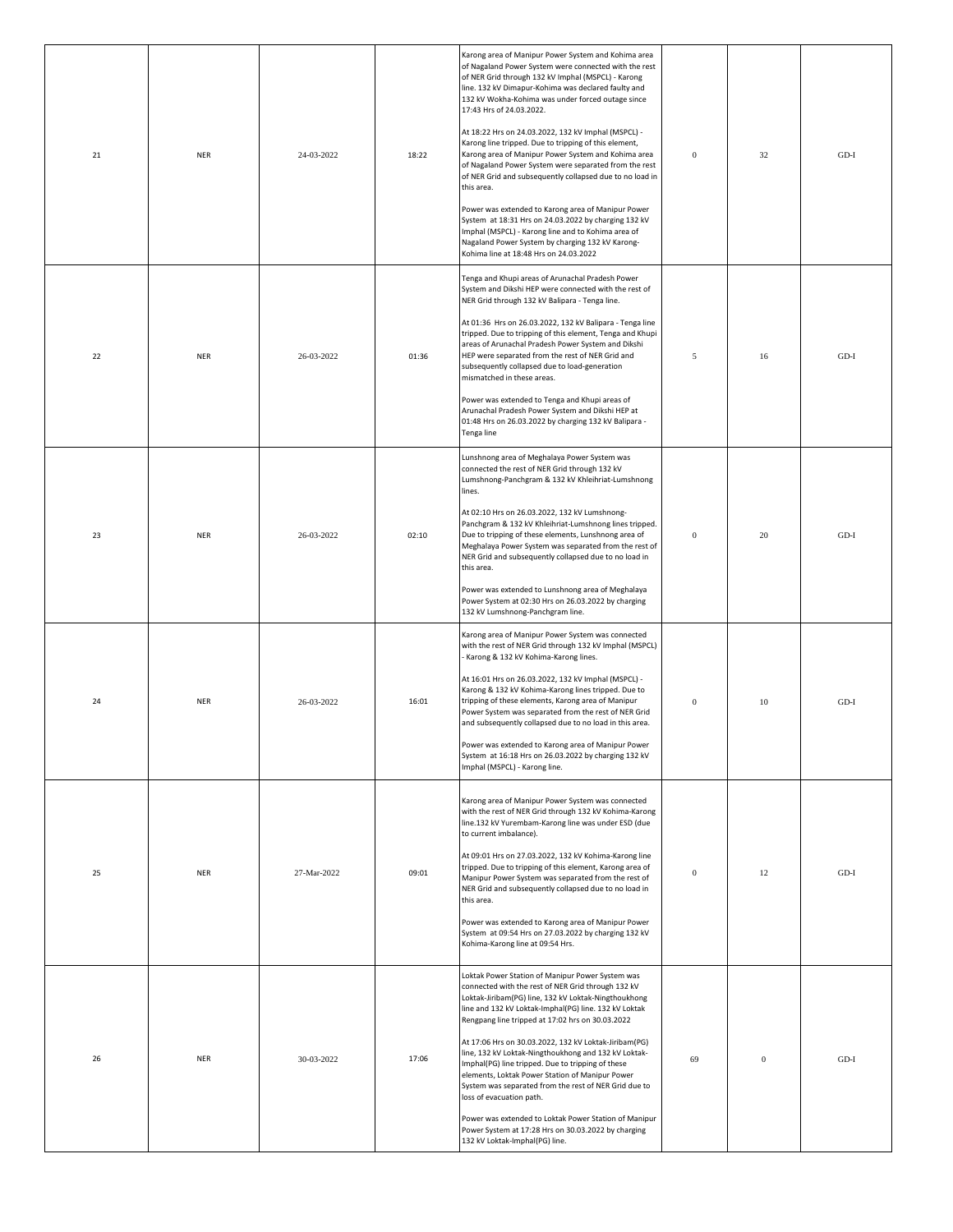|                |            | Outage     |          |                                                                                                                                                                                        |                        |               |                                              |
|----------------|------------|------------|----------|----------------------------------------------------------------------------------------------------------------------------------------------------------------------------------------|------------------------|---------------|----------------------------------------------|
| SI No          | Region     | Date       | Time     | Event                                                                                                                                                                                  | Generation<br>Loss(MW) | Load Loss(MW) | Category as per CEA<br><b>Grid Standards</b> |
| $\mathbf{1}$   | <b>NER</b> | 03-01-2022 | 06:17:00 | AGTCCPP Unit-3 tripped at 06:17 hours on 03-01-22 due<br>to inlet air differential pressure high . Revision done from<br>Block No. 33 on 03-01-22                                      | 30                     | $\mathbf{0}$  | $GI-I$                                       |
| $\overline{2}$ | <b>NER</b> | 10-01-2022 | 05:15    | AGTCCPP Unit 1, 2, 3, 4, 5 & 6 tripped at 05:15 hours on<br>10-01-22 due to sudden low gas pressure alarm. Revision<br>done from Block No. 29 on 10-01-22.                             | 130                    | $\mathbf{0}$  | $GI-I$                                       |
| 3              | <b>NER</b> | 26-01-2022 | 14:49    | AGBPP Unit 2 tripped at 14:49 hours on 26-01-22 due to<br>tripping of Gas Compressor 1. Revision done from Block<br>No. 67 on 26-01-22.                                                | 60                     | $\mathbf{0}$  | GLII                                         |
| 4              | <b>NER</b> | 04-03-2022 | 06:58:00 | Palatana STG-1 & Palatana GTG-1 tripped at 06:58 hours<br>on 04-03-22 due to Due to GT air inlet filter differential<br>pressure high Revision done from Block No. 35 on 04-03-<br>22. | 167                    | $\mathbf{0}$  | GLII                                         |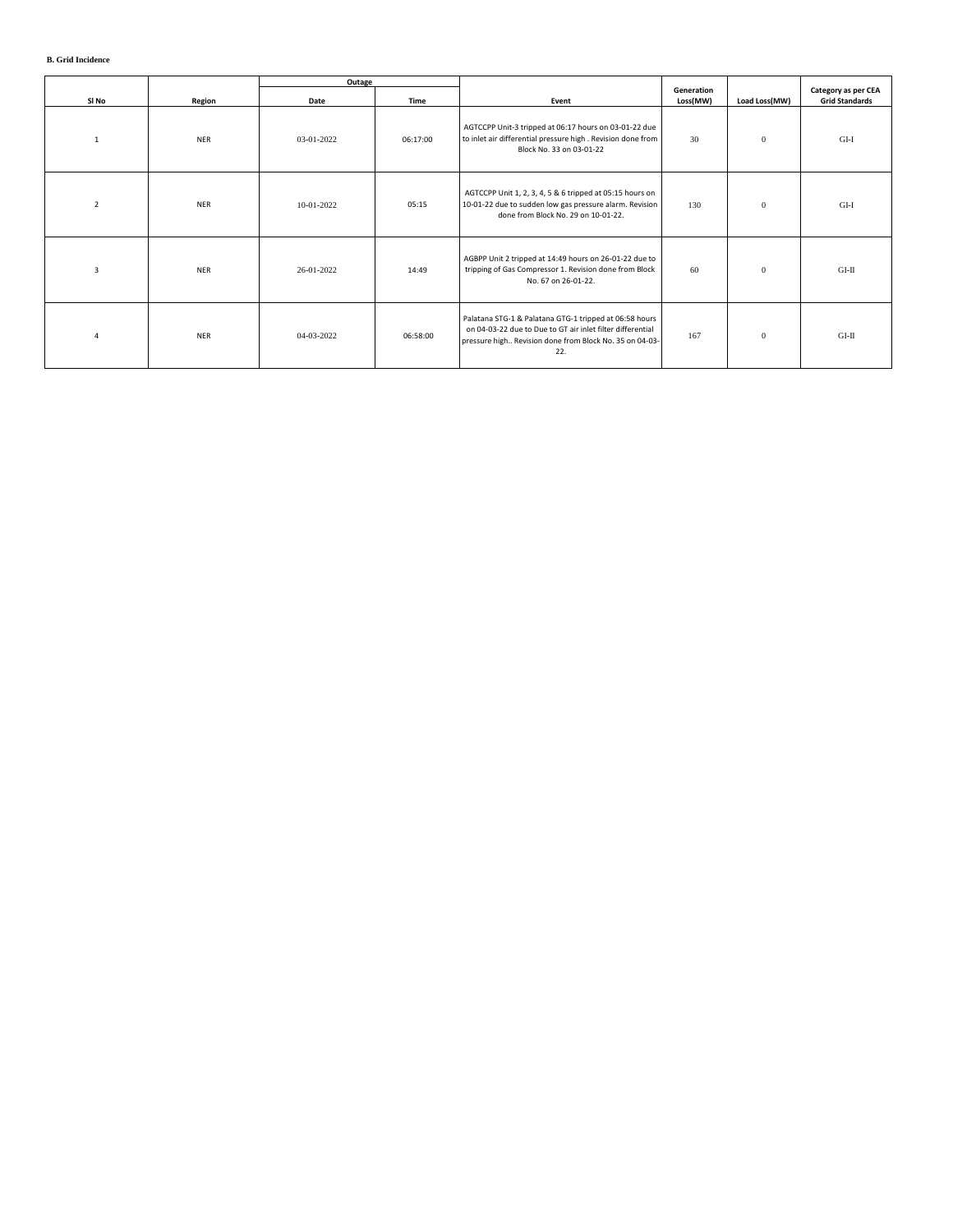## **7. High Voltage**

**The following lines were opened to maintain voltage profile of 400 kV Bus(s) at Misa, Balipara, Bongaigaon, Biswanath Chariali & Ranganadi within IEGC band:-**

| <b>PURDUAR-1</b><br>GAIGAON-ALIP<br>400KV-BONG |
|------------------------------------------------|
| <b>TPARA-BONGAIGAON-4</b><br>400KV-BALII       |
| CHARIALI-RANGANADI-1<br>400KV-BISW/<br>ANATH   |

## **8. Lines/ICTs opened to control overloading :**

| 132 kV Kamalpur - Ambassa line                                 |
|----------------------------------------------------------------|
| 132kV Nirjuli-Gohpur Line                                      |
| 132 kV Umtru - Kahilipara D/C and 132 kV Umtru Sarusajai D/C   |
| 400/132 kV, 2x315 MVA ICT I or II at Surajmaninagar (Sterlite) |
| 400/132 kV, 2x315 MVA ICT I or II at PK Bari(Sterlite)         |

## **9. Transmission lines under long outage :**

| 132 kV Panchgram-Srikona line (out since 14.01.2019) |
|------------------------------------------------------|
| 132kV Jiribam - Rengpang                             |
| 132 kV Mariani – Mokokchung (out since July'2008)    |
| 400 kV Thouabl - Imphal I                            |

٦

### **10. Transformers/ICTs/Reactor under long outage :**

|                                   | 420 kV, 63 MVAR Bus Reactor at Byrnihat                                                      |  |  |  |  |  |
|-----------------------------------|----------------------------------------------------------------------------------------------|--|--|--|--|--|
|                                   |                                                                                              |  |  |  |  |  |
| 11. Transmission line constraint: |                                                                                              |  |  |  |  |  |
|                                   | 220 kV BTPS-Salakati I & II lines(POWERGRID)                                                 |  |  |  |  |  |
|                                   | 132 kV Biswanath Chariali (PG) – Biswanath Chariali (Pavoi) (AEGCL) I & II lines (PowerGrid) |  |  |  |  |  |
|                                   | 220 kV Misa- Samaguri DC                                                                     |  |  |  |  |  |
|                                   | 220 kV Balipara-Sonabil line                                                                 |  |  |  |  |  |
|                                   | 220 kV Azara-Sarusajai DC                                                                    |  |  |  |  |  |

### **12. Transformation Constraints :**

Transformation capacity at the following location is inadequate as these transformers were overloaded frequently during peak hours:-

| )/132 kV, 2 x100 MVA ICT at Rangia<br>220/    |
|-----------------------------------------------|
| 20/132 kV, 2 x160 MVA ICT at BTPS(AS)<br>220/ |
|                                               |

## **13.'N-1 criterion not satisfied for the following Transformers :**

| 220/132 kV, 2 x 100 MVA ICT at Rangia   |
|-----------------------------------------|
| 220/132 kV, 2 x 160 MVA ICT at BTPS(AS) |